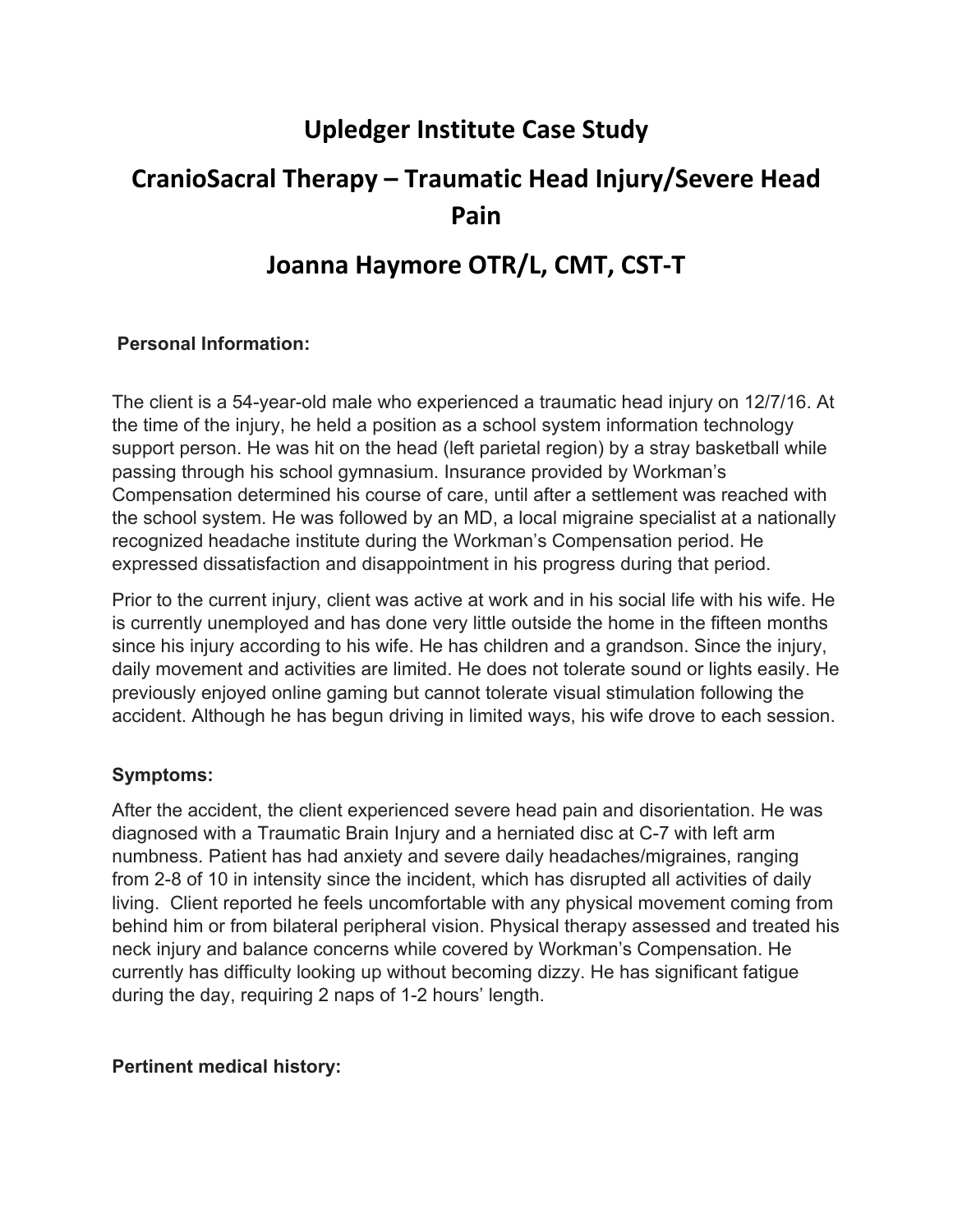He has a history of high blood pressure, depression and PTSD. He has had 7 disassociated episodes with loss of time and was hospitalized during the first one at age 23. The last episode was 9/29/16. He takes medicine to assist with sleep. Post his settlement with Workman's Compensation, he began treatment with a Neurological Optometrist, who recommended prism glasses. He has been using the glasses for 2 months, but they have not had an impact on the severity/duration of headaches. He tried massage therapy for a few sessions, with short lived relief for headaches. Client has an appointment with a Psychotherapist to begin work on PTSD for significant childhood trauma.

#### **Evaluation:**

 Findings: Presentation of affect revealed a dull, flat face, with little eye contact and expression. Headache was 8/10 at onset of session. His wife filled out paperwork for him.

Whole Body Evaluation revealed that his CST rhythm had little energy with restricted amplitude for both flexion and extension throughout his body. Arcing revealed an Energy cyst at C/6-7 on the right and at left parietal region. Due to his history with disassociation, initial focus was to engage his awareness of safety with intentioned touch during initial Diaphragm Release evaluation/treatment. He was able to verbally confirm that he felt safe with me and with touch and pressure. I noted that his system was highly sensitive to small increments in touch pressure and that his Reticular Alarm System in the brainstem held energy cysts.

Therapist offered assurances that his current anxiety/depression and history of depression and PTSD were valid experiences of concern for the session and that, when safe to do so, his tissues could express their story. Therapist explained that treatment began with energetic method of Direction of Energy releases for the angle of impact of the basketball into his cranium.

The DOE/trauma release was a shear from right maxilla to left parietal for a distance outside his head beyond arm's length, followed by a thoracic inlet and cranial base releases. Suboccipital muscles were in extreme contracted state, but with gradual pressure and partial platform, they were able to obtain minimum gapping, but little widening or spreading. A cranial vault hold revealed significant compression of frontal/sphenoid. Gradual slow release of frontal bone followed with a significant change in tissues with immediate relief of constant headache, going from 8/10 to 2/10. Sphenoid release significant for flexion lesion, right lateral strain. CSR was improved in both excursion and quality. Client experienced dizziness upon sitting, which stabilized with a few minutes of waiting to stand. His affect changed dramatically and he expressed surprise that his headache was better. He left with a brightened smile and good eye contact. Follow up sessions were booked.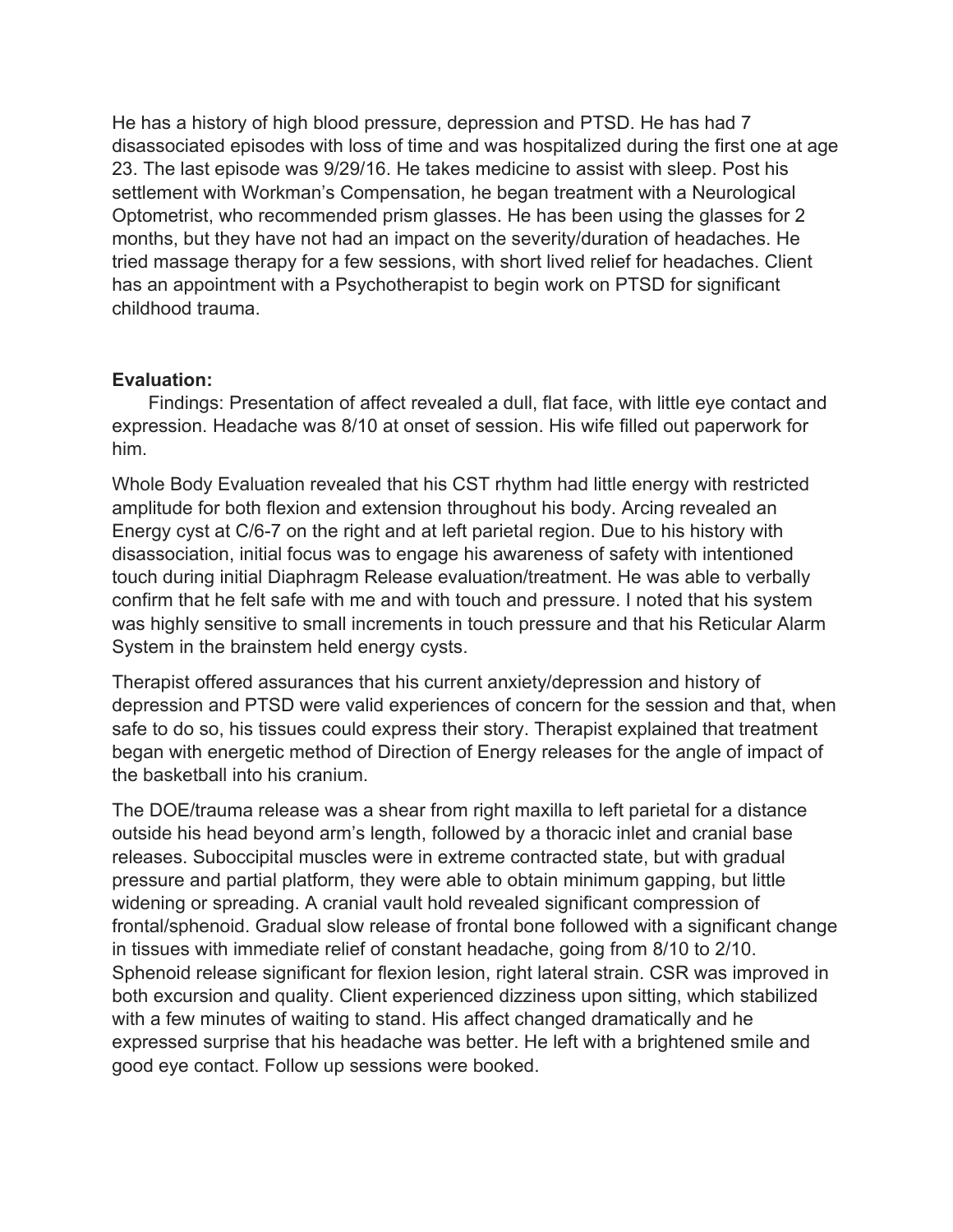### **Session 2:**

Client reported his relief that headaches had maintained at the lower level of intensity of 2/3 of 10 in the two weeks between sessions, but that he experienced periods of brief dizziness upon lying down or sitting, but not when looking right/left. His wife reported changes in his daily activities. He had begun smiling and watching sports again.

Session began with sacral decompression, following by dural tube traction with slight lengthening available, respiratory diaphragm and thoracic inlet releases were significant for slight widening, but with strong ANS/energy Cyst component noted. (Not addressed in this session). Cranial base release for partial platform, gapping, transverse spread and dural tube more responsive than first session. Slow but steady lengthening noted for dural tube traction with restrictions on right side. Vault hold, then sphenoid release for right Sidebending, left torsion. Focus on glial structural strain and balancing physiological process, with combined position of balanced strain for release of shear from right sphenoid anterior clinoid area to left parietal. Widening of tissues for flexion of frontal bone/sphenoid, followed by CSR rhythm into flexion. Balanced with very gentle bilateral ear pull and monitoring for CSR cycle. SQAR was improved in all ways. Client able to sit/stand with minimal dizziness and his headache was at 1/10 intensity. He seemed delighted, as he had not felt as pain free in the fifteen months since the incident happened.

## **Session Three:**

Client had begun Psychotherapy a few days prior to session. Until then, headaches had been at 2/3 of 10. When he came in, he felt dizzy and pain was at 6/10. Therapist arced to find an Energy Cyst in the area of his right upper jaw. Found a Maxilla/vomer shear to Left, and Palatine on right in superior and midline position. Tissues released the energy cyst, which seemed part of the physical force trajectory of the basketball. The next step was to decompress the Maxilla and balance with mandible. Followed up with Dural Tube traction, rock, and glide. Noted improved ROM from both Occiput/Sacrum. Upon standing client was not dizzy and headache was at 1.5/10.

## **Session Four:**

Client says psychotherapy has begun "getting into stuff'. Reported feeling dizzy with any head tilt. His left forearm felt painful and swollen, with a sensation of pins and needles it moved or he touched it. Once client was able to acknowledge and ask for Inner Wisdom to assist the session, therapist asked if He wanted to work with what his painful arm wanted to say. Significance detector was on so therapist engaged with SER and asked what he experienced in his arm. The SER was around his 5-year-old self. At that age he had been living in foster care and his father had married the "wicked" step mother. He went to live with them hoping for a new mother, but she became the source of complaints to his father over insignificant slights that resulted in client receiving beatings from his father. Then his 12-year-old self said that he had left home for good, when the stepmother told his father he stole money from her. With the 12-year old's perspective,